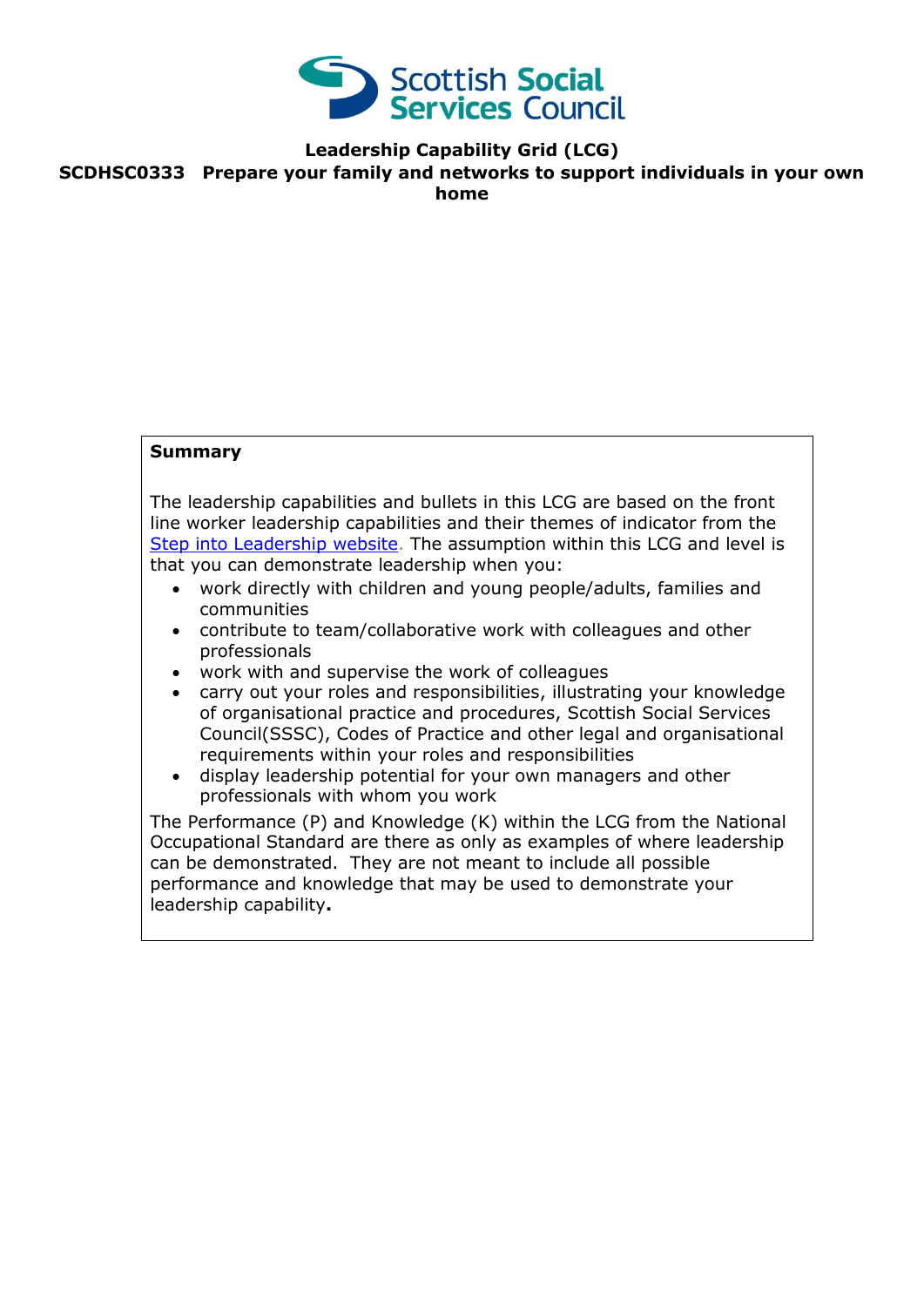

## **Leadership Capability Grid (LCG)**

#### **SCDHSC0333 Prepare your family and networks to support individuals in your own home**

| Leadership<br>capabilities | When preparing your family and networks to support individuals in<br>your own home you can demonstrate leadership capabilities by:                                                                                                                                                                                                                                                                                                                                                                                                                                                                                                                                                                                                                                      |
|----------------------------|-------------------------------------------------------------------------------------------------------------------------------------------------------------------------------------------------------------------------------------------------------------------------------------------------------------------------------------------------------------------------------------------------------------------------------------------------------------------------------------------------------------------------------------------------------------------------------------------------------------------------------------------------------------------------------------------------------------------------------------------------------------------------|
| <b>Vision</b>              | Providing a vision for those with whom you work and your organisation                                                                                                                                                                                                                                                                                                                                                                                                                                                                                                                                                                                                                                                                                                   |
|                            | when you:<br>• See how best to make a difference when actively planning for and<br>preparing your family and networks to support individuals in your own<br>home (P1-3, 7-9, 11-19, 21-22, 24, 26; K1-5, 10, 14, 21-23, 37-38,<br>43-44, 48)<br>Communicate and promote ownership of the vision when liaising with<br>family members and placement officer (P1-3, 7-9, 11-19, 21-22; $K18$ ,<br>43)<br>• Promote social service values through the active participation with<br>family members and placement officer $(P1-3, 7-9, 11-19, 21-22; K1-$<br>5, 10, 12-18; 27, 29, 43-44)<br>• See the bigger picture when demonstrating knowledge and practice of<br>organisational, local and national policies and procedures (P3, 4, 22;<br>K6, 8-9, 25, 30-33, 36, 38,) |
| Self-<br>leadership        | Displaying self leadership when you:<br>Demonstrate and adapt leadership when preparing your family and<br>networks to support individuals in your own home (P1-3, 7-9, 11-19,<br>21-28; K24, 43-44)<br>Improve own leadership by seeking advice (P1-3, 7-9, 11-19, 21-28;<br>K18) and self-reflection (P5, 23-28; K24)<br>Take intelligent risks when preparing your family and networks to<br>$\bullet$<br>support individuals in your own home (P5, 8-10, 13, 15-16, 19-20, 23-<br>28; K35-36, 46-47)<br>Demonstrate and promote resilience (P1-3, 7-9, 11-19, 21-28; K3, 4,<br>$\bullet$<br>17, 29, 43-44, 46-48)<br>• Challenge discrimination and oppression (P19-20; K 1, 4, 29)                                                                                 |
| <b>Motivating</b>          | Motivating and inspiring others when you:                                                                                                                                                                                                                                                                                                                                                                                                                                                                                                                                                                                                                                                                                                                               |
| and inspiring              | Inspire people by personal example (P1-4, 7-9, 11-19, 21-22; K13-18,                                                                                                                                                                                                                                                                                                                                                                                                                                                                                                                                                                                                                                                                                                    |
|                            | 43-44, 46-48)<br>• Recognise and value the contribution of others (P1-3, 7-9, 11-19, 21-<br>22, 24, 26; K 9-10, 18, 43-44, 46-48)<br>• Support the creation of a learning and performance culture (P1-3, 5, 7-<br>9, 11-19, 21-22; K14-18, 24, 44, 48)                                                                                                                                                                                                                                                                                                                                                                                                                                                                                                                  |
| <b>Empowering</b>          | Empowering people when you:                                                                                                                                                                                                                                                                                                                                                                                                                                                                                                                                                                                                                                                                                                                                             |
|                            | • Enable leadership at all levels (P1-3, 7-9, 11-19, 21-22; K8-9; 14-18,<br>43-44, 46-48)<br>Support the creation of a knowledge and management culture (P1-3,<br>7-9, 11-19, 21-22; K14-18, 24; 43-44, 46-48)                                                                                                                                                                                                                                                                                                                                                                                                                                                                                                                                                          |